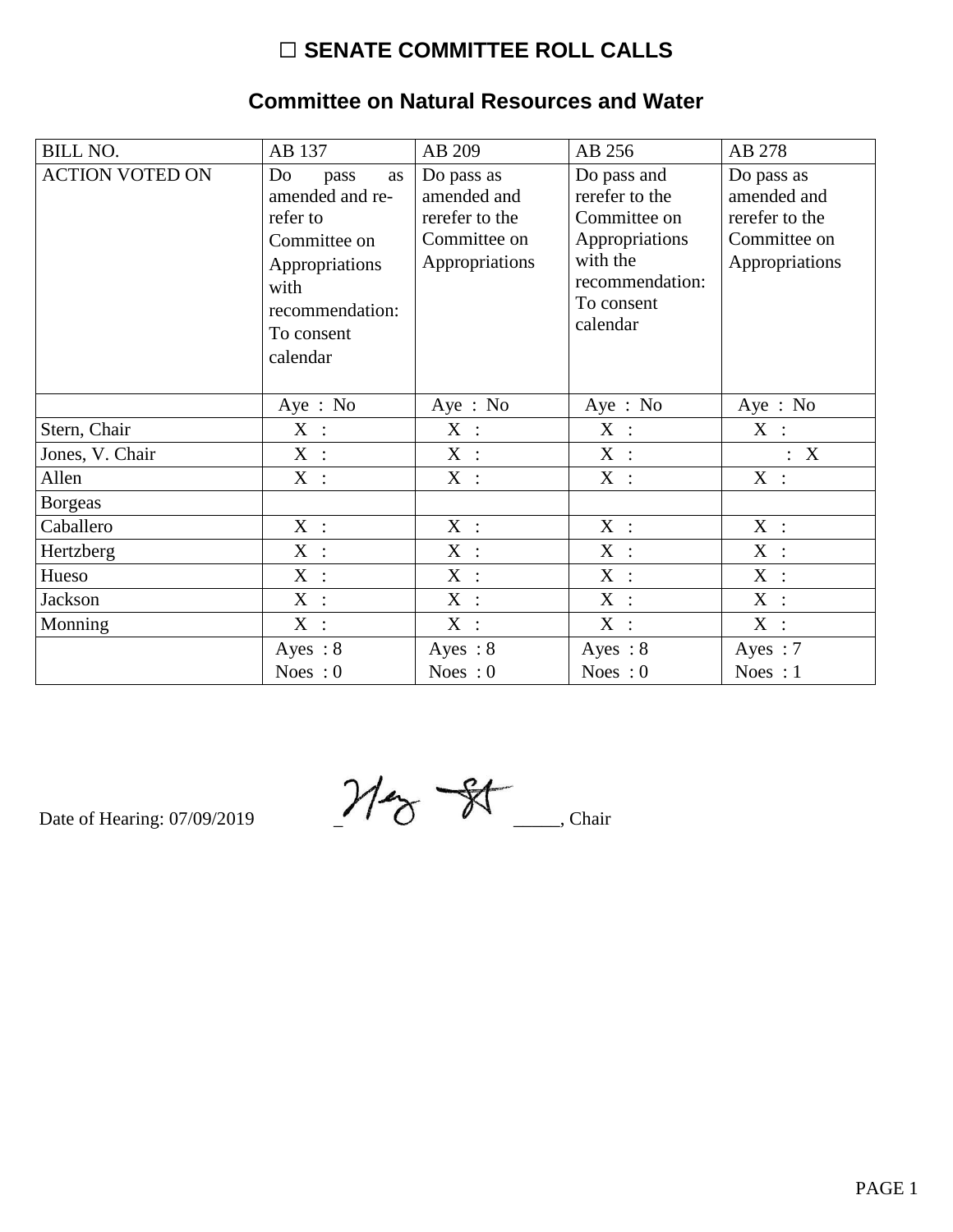### **Committee on Natural Resources and Water**

| <b>BILL NO.</b>        | AB 292                                                          | AB 394                                                                        | AB 454                                                          | AB 489                                                                                                                   |
|------------------------|-----------------------------------------------------------------|-------------------------------------------------------------------------------|-----------------------------------------------------------------|--------------------------------------------------------------------------------------------------------------------------|
| <b>ACTION VOTED ON</b> | Do pass and<br>rerefer to the<br>Committee on<br>Appropriations | Do pass as<br>amended and<br>rerefer to the<br>Committee on<br>Appropriations | Do pass and<br>rerefer to the<br>Committee on<br>Appropriations | Do pass and<br>rerefer to the<br>Committee on<br>Appropriations<br>with the<br>recommendation:<br>To consent<br>calendar |
|                        | Aye: No                                                         | Aye : $No$                                                                    | Aye: No                                                         | Aye : $No$                                                                                                               |
| Stern, Chair           | $X$ :                                                           | X :                                                                           | $X$ :                                                           | X :                                                                                                                      |
| Jones, V. Chair        | X :                                                             | $X$ :                                                                         | : X                                                             | X :                                                                                                                      |
| Allen                  | X :                                                             | X :                                                                           | $X$ :                                                           | X :                                                                                                                      |
| <b>Borgeas</b>         |                                                                 |                                                                               |                                                                 |                                                                                                                          |
| Caballero              | X :                                                             | $X$ :                                                                         |                                                                 | $X$ :                                                                                                                    |
| Hertzberg              | $X$ :                                                           | $X$ :                                                                         | $X$ :                                                           | $X$ :                                                                                                                    |
| Hueso                  | X :                                                             | $X$ :                                                                         | $X$ :                                                           | $X$ :                                                                                                                    |
| Jackson                | $X$ :                                                           | X :                                                                           | $X$ :                                                           | $X$ :                                                                                                                    |
| Monning                | $X$ :                                                           | X :                                                                           | $X$ :                                                           | $X$ :                                                                                                                    |
|                        | Ayes : $8$                                                      | Ayes: $8$                                                                     | Ayes : $6$                                                      | Ayes: $8$                                                                                                                |
|                        | Noes : $0$                                                      | Noes : $0$                                                                    | Noes : $1$                                                      | Noes : $0$                                                                                                               |

 $M_{\gamma}$   $M_{\gamma}$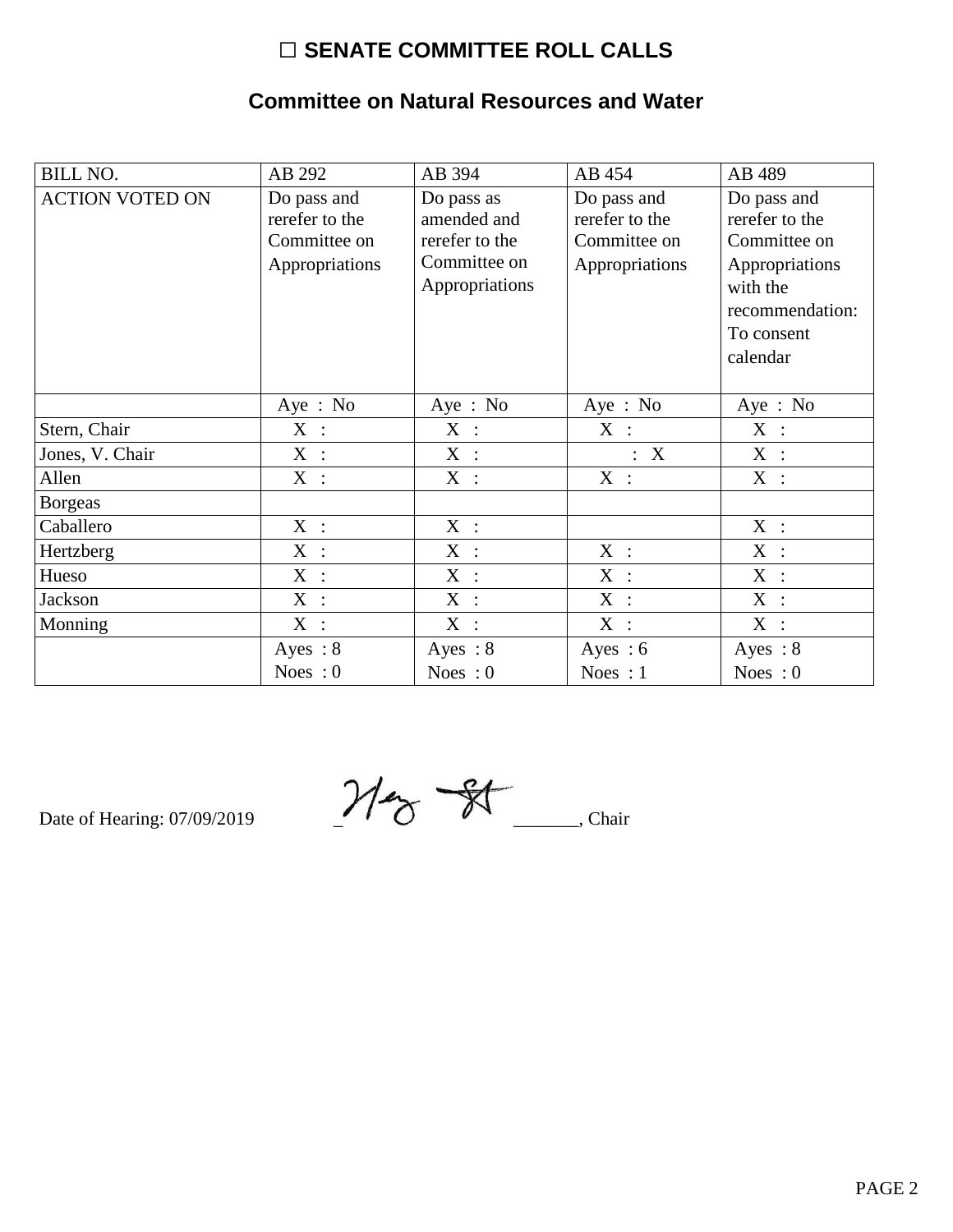| <b>BILL NO.</b>        | AB 638                                                                        | AB 658                                                                        | AB 719                                                                        | AB 825                                                          |
|------------------------|-------------------------------------------------------------------------------|-------------------------------------------------------------------------------|-------------------------------------------------------------------------------|-----------------------------------------------------------------|
| <b>ACTION VOTED ON</b> | Do pass as<br>amended and<br>rerefer to the<br>Committee on<br>Appropriations | Do pass as<br>amended and<br>rerefer to the<br>Committee on<br>Appropriations | Do pass as<br>amended and<br>rerefer to the<br>Committee on<br>Appropriations | Do pass and<br>rerefer to the<br>Committee on<br>Appropriations |
|                        | Aye : No                                                                      | Aye : No                                                                      | Aye : No                                                                      | Aye : $No$                                                      |
| Stern, Chair           | $X$ :                                                                         | $X$ :                                                                         | : X                                                                           | $X$ :                                                           |
| Jones, V. Chair        | X :                                                                           | $X$ :                                                                         | X :                                                                           | : X                                                             |
| Allen                  | $X$ :                                                                         | $X$ :                                                                         | $X$ :                                                                         | $X$ :                                                           |
| <b>Borgeas</b>         |                                                                               |                                                                               |                                                                               |                                                                 |
| Caballero              | X :                                                                           | $X$ :                                                                         | $X$ :                                                                         | $X$ :                                                           |
| Hertzberg              | X :                                                                           | $X$ :                                                                         | $X$ :                                                                         | $X$ :                                                           |
| Hueso                  | $X$ :                                                                         | $X$ :                                                                         | $X$ :                                                                         | $X$ :                                                           |
| <b>Jackson</b>         | X :                                                                           | $X$ :                                                                         | $\boldsymbol{\mathrm{X}}$<br>÷                                                | $X$ :                                                           |
| Monning                | X :                                                                           | X :                                                                           | $\boldsymbol{X}$<br>$\ddot{\cdot}$                                            | X :                                                             |
|                        | Ayes : $8$                                                                    | Ayes : $8$                                                                    | Ayes : $5$                                                                    | Ayes : $7$                                                      |
|                        | Noes : $0$                                                                    | Noes : $0$                                                                    | Noes : $3$                                                                    | Noes : $1$                                                      |

### **Committee on Natural Resources and Water**

 $M_{\gamma}$  St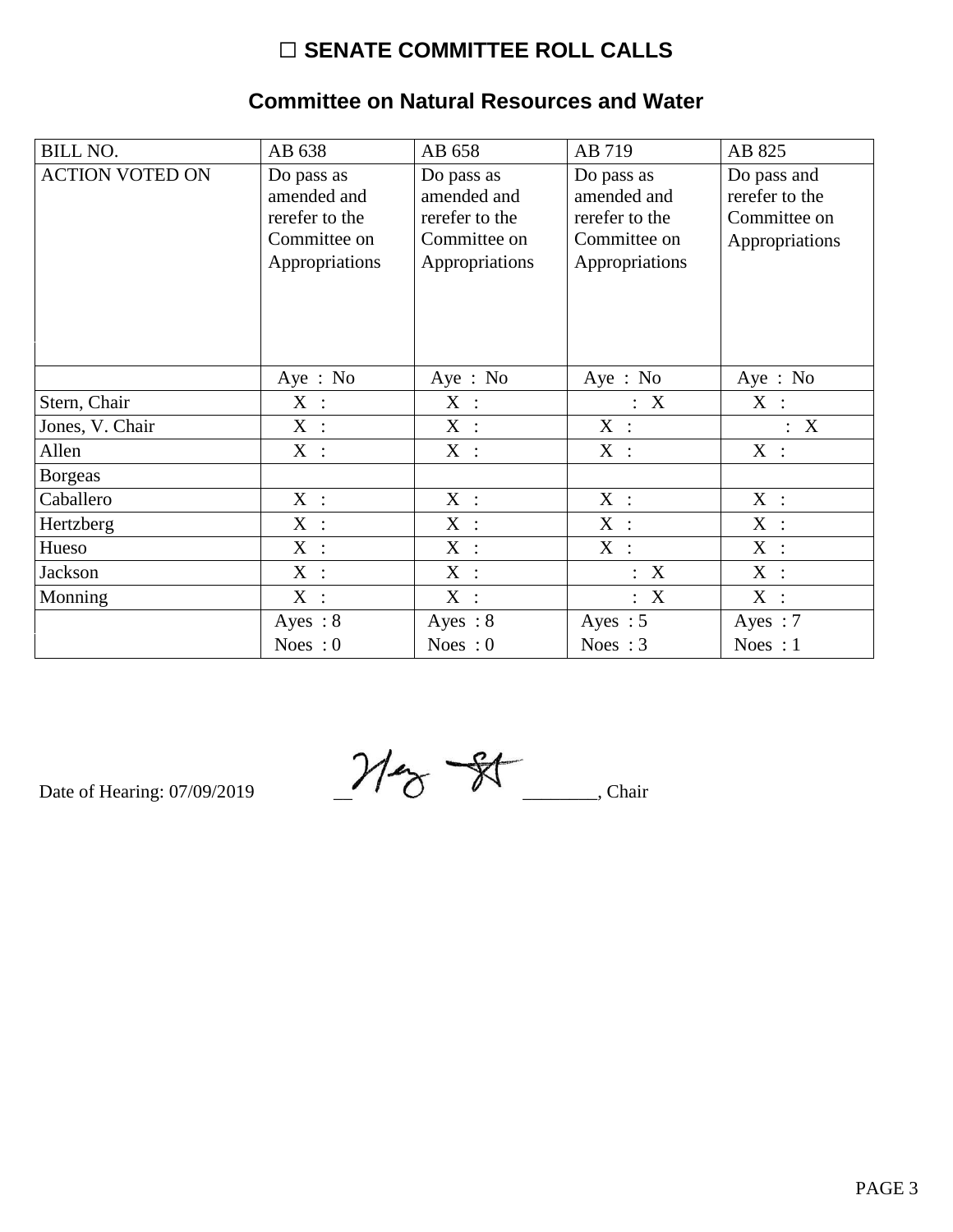| <b>BILL NO.</b>        | AB 926                                                          | AB 933                                                                        | AB 955                                                                                                                                        | AB 1057                                                         |
|------------------------|-----------------------------------------------------------------|-------------------------------------------------------------------------------|-----------------------------------------------------------------------------------------------------------------------------------------------|-----------------------------------------------------------------|
| <b>ACTION VOTED ON</b> | Do pass and<br>rerefer to the<br>Committee on<br>Appropriations | Do pass as<br>amended and<br>rerefer to the<br>Committee on<br>Appropriations | Do<br>pass<br><b>as</b><br>amended and re-<br>refer to<br>Committee on<br>Appropriations<br>with<br>recommendation:<br>To consent<br>calendar | Do pass and<br>rerefer to the<br>Committee on<br>Appropriations |
|                        | Aye : No                                                        | Aye : No                                                                      | Aye : $No$                                                                                                                                    | Aye : $No$                                                      |
| Stern, Chair           | $X$ :                                                           | X :                                                                           | X :                                                                                                                                           | X :                                                             |
| Jones, V. Chair        | X :                                                             | : X                                                                           | $X$ :                                                                                                                                         | : X                                                             |
| Allen                  | X :                                                             | $\mathbf{X}$ :                                                                | $X$ :                                                                                                                                         | $X$ :                                                           |
| <b>Borgeas</b>         |                                                                 |                                                                               |                                                                                                                                               |                                                                 |
| Caballero              | X :                                                             | X :                                                                           | $X$ :                                                                                                                                         | X :                                                             |
| Hertzberg              | X :                                                             | X :                                                                           | $X$ :                                                                                                                                         | $X$ :                                                           |
| Hueso                  | $X$ :                                                           | X :                                                                           | $X$ :                                                                                                                                         | $X$ :                                                           |
| Jackson                | $X$ :                                                           | X :                                                                           | $X$ :                                                                                                                                         | X :                                                             |
| Monning                | $X$ :                                                           | X :                                                                           | X :                                                                                                                                           | $X$ :                                                           |
|                        | Ayes : $8$                                                      | Ayes : $7$                                                                    | Ayes : $8$                                                                                                                                    | Ayes: 7                                                         |
|                        | Noes : $0$                                                      | Noes : $1$                                                                    | Noes : $0$                                                                                                                                    | Noes : $1$                                                      |

## **Committee on Natural Resources and Water**

 $M_{\odot}$  St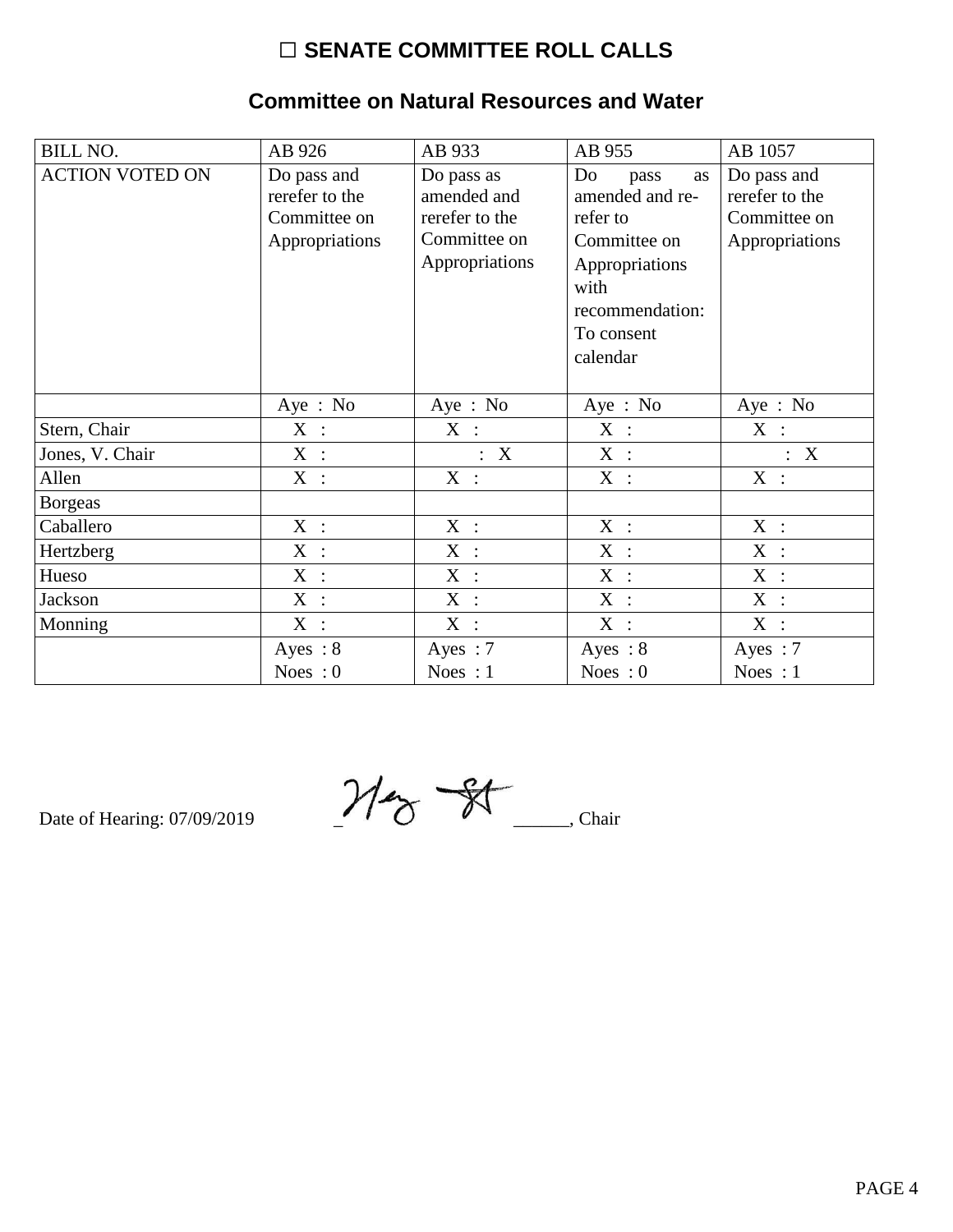| <b>BILL NO.</b>        | AB 1254                                                                                       | AB 1321                                                                       | AB 1440                                                         | AB 1511                                                         |
|------------------------|-----------------------------------------------------------------------------------------------|-------------------------------------------------------------------------------|-----------------------------------------------------------------|-----------------------------------------------------------------|
| <b>ACTION VOTED ON</b> | Do<br>pass<br><b>as</b><br>amended<br>and<br>rerefer to the<br>Committee on<br>Appropriations | Do pass as<br>amended and<br>rerefer to the<br>Committee on<br>Appropriations | Do pass and<br>rerefer to the<br>Committee on<br>Appropriations | Do pass and<br>rerefer to the<br>Committee on<br>Appropriations |
|                        | Aye: No                                                                                       | Aye : $No$                                                                    | Aye : $No$                                                      | Aye : $No$                                                      |
| Stern, Chair           | X :                                                                                           | X :                                                                           | X :                                                             | $X$ :                                                           |
| Jones, V. Chair        | : X                                                                                           | : X                                                                           | : X                                                             | $X$ :                                                           |
| Allen                  | $X$ :                                                                                         | $X$ :                                                                         | $X$ :                                                           | $X$ :                                                           |
| <b>Borgeas</b>         |                                                                                               |                                                                               |                                                                 |                                                                 |
| Caballero              | : X                                                                                           | X :                                                                           | $X$ :                                                           | $X$ :                                                           |
| Hertzberg              |                                                                                               | X :                                                                           | $X$ :                                                           | $X$ :                                                           |
| Hueso                  | X :                                                                                           | X :                                                                           | $X$ :                                                           | $X$ :                                                           |
| Jackson                | X :                                                                                           | X :                                                                           | $X$ :                                                           | $X$ :                                                           |
| Monning                | X :                                                                                           | X :                                                                           | X :                                                             | $X$ :                                                           |
|                        | Ayes : $5$                                                                                    | Ayes : $7$                                                                    | Ayes : $7$                                                      | Ayes : $8$                                                      |
|                        | Noes: $2$                                                                                     | Noes : $1$                                                                    | Noes : $1$                                                      | Noes : $0$                                                      |

#### **Committee on Natural Resources and Water**

 $M_{\gamma}$   $M_{\gamma}$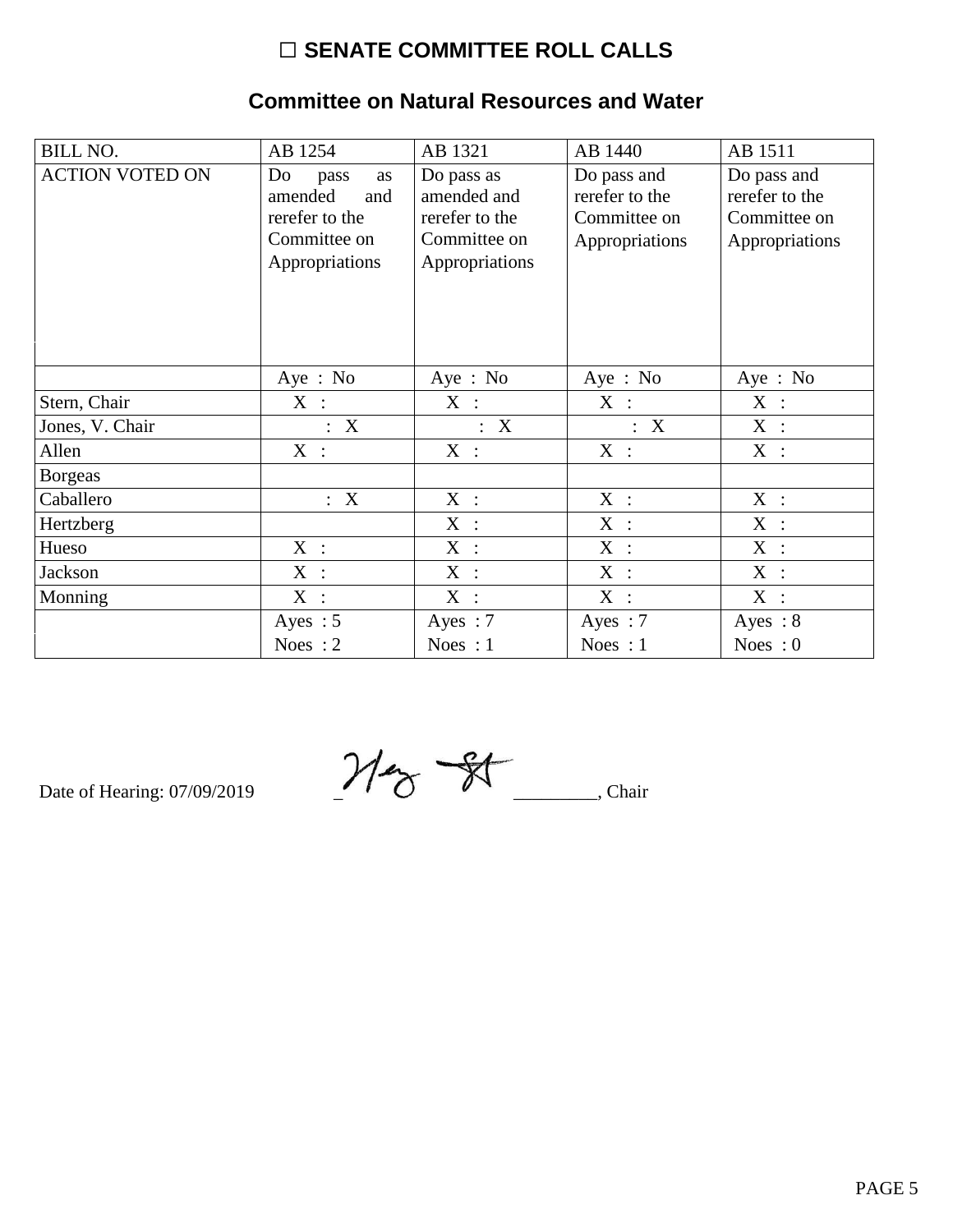| <b>BILL NO.</b>        | AB 1680                                                                                       | AB 1694                                                                       | AB 1718                                                         | AB 1731                                                                    |
|------------------------|-----------------------------------------------------------------------------------------------|-------------------------------------------------------------------------------|-----------------------------------------------------------------|----------------------------------------------------------------------------|
| <b>ACTION VOTED ON</b> | Do<br>pass<br><b>as</b><br>amended<br>and<br>rerefer to the<br>Committee on<br>Appropriations | Do pass as<br>amended and<br>rerefer to the<br>Committee on<br>Appropriations | Do pass and<br>rerefer to the<br>Committee on<br>Appropriations | Do pass and<br>rerefer to the<br>Committee on<br>Governance and<br>Finance |
|                        | Aye : No                                                                                      | Aye : No                                                                      | Aye: No                                                         | Aye: No                                                                    |
| Stern, Chair           | $X$ :                                                                                         | $X$ :                                                                         | $X$ :                                                           | $X$ :                                                                      |
| Jones, V. Chair        | : X                                                                                           | : X                                                                           | : X                                                             | : X                                                                        |
| Allen                  | $X$ :                                                                                         | $X$ :                                                                         | $X$ :                                                           | $X$ :                                                                      |
| <b>Borgeas</b>         |                                                                                               |                                                                               |                                                                 |                                                                            |
| Caballero              | X :                                                                                           | X :                                                                           | X :                                                             | $X$ :                                                                      |
| Hertzberg              | X :                                                                                           | $X$ :                                                                         | $X$ :                                                           |                                                                            |
| Hueso                  | X :                                                                                           | X :                                                                           | $X$ :                                                           | $X$ :                                                                      |
| Jackson                | X :                                                                                           | X :                                                                           | $X$ :                                                           | $X$ :                                                                      |
| Monning                | X :                                                                                           | X :                                                                           | X :                                                             | $X$ :                                                                      |
|                        | Ayes : $7$                                                                                    | Ayes: $7$                                                                     | Ayes : $7$                                                      | Ayes : $6$                                                                 |
|                        | Noes : $1$                                                                                    | Noes : $1$                                                                    | Noes : $1$                                                      | Noes : $1$                                                                 |

### **Committee on Natural Resources and Water**

 $M_{\odot}$  St